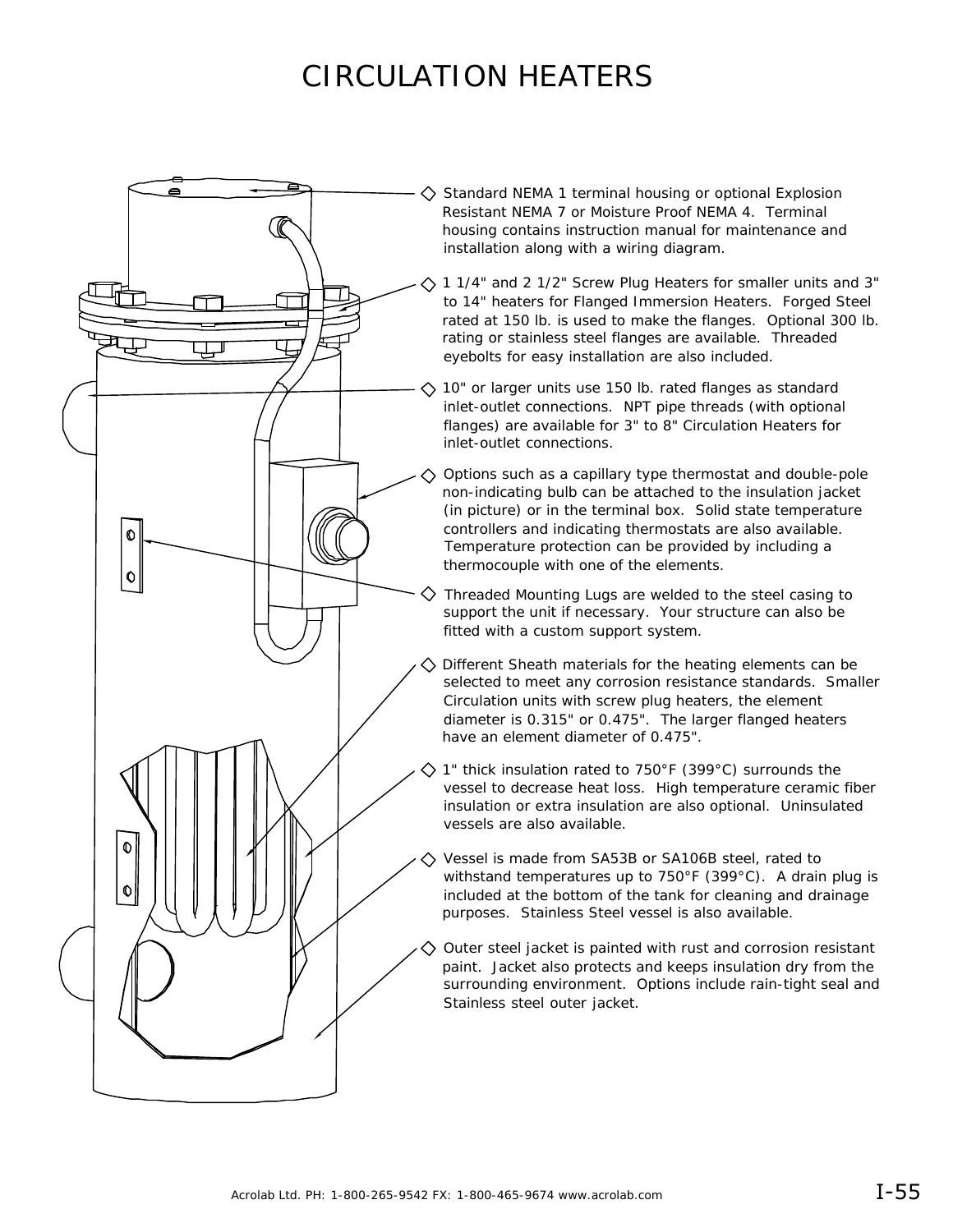## SELECTING THE PROPER CIRCULATION HEATER

The longevity and trouble-free service of a Circulation Heater depend on selecting proper sheath materials, watt densities, and operation temperatures.

Standard Element Sheath Materials

**Incoloy® 800** - A Nickel (30-35%), Chromium (19-23%), Iron alloy. The high nickel content of this allow contributes to its resistance to scaling and corrosion. Used in air heating and immersion heating of potable water and other liquids that are not corrosive to an Incoloy 800 sheath. Sheath temperatures to 1600°F (871°C).

**Low Carbon Steel** - Applications include fluid heat transfer media, tar, high to low viscosity petroleum oils, asphalt, wax, molten salt, and other solutions not corrosive to steel sheath. Sheath temperatures to 750°F (399°C). **316 Stainless Steel** - A Chromium (16-18 %), Nickel (11-14%), Iron Alloy with Molybdenum (2-3%) added to improve corrosion resistance in certain environments, especially those which would tend to cause pitting due to the presence of chlorides. Applications include deionized water. Sheath temperatures to 1200°F (649°C). **Copper** - Mainly used in clean water heating for washrooms, showers, rinse tanks and freeze protection of storage tanks. Sheath temperatures to 350°F (177°C).

Optional Element Sheath Materials

**304 Stainless Steel** - A Chromium (18-20 %), Nickel (8-11%), Iron Alloy used in the food industry, sterilizing solutions, air heating, and many organic and inorganic chemicals. Sheath temperatures to 1200°F (649°C). **321 Stainless Steel** - A Chromium (17-20 %), Nickel (9-13%), Iron Alloy modified with the addition of titanium to prevent carbide precipitation and resulting intergranular corrosion that can take place in certain mediums when operating in the 800-1200°F (427-649°C) temperature range. Sheath temperatures to 1200°F (649°C).

### **Installation**

1. Flange heaters are supplied with two drilled and tapped holes for threaded eye bolts, providing ease of handling during installation and flange removal during maintenance cleaning or heater replacement.

2. Replacement of a heater is inevitable. Therefore, provided adequite space for installation, allowing, ample room to remove the flange heater for cleaning or replacement. 3. In applications, requiring the circulation heater to be fed by an inline pump, install the pump at the inlet end.

4. To maintain the lowest possible temperature at the terminal box, place the outlet at the end opposite to the terminal box. If your process temperature is circulating at 450°F (232°C) or above (at the nozzel closest to the flange), stand off terminal box construction is recommended.

5. To prevent temperature and/or pressure buildup on closed loop circulation heater systems, adequate and strategically located thermocouples for temperature controllers and pressure relief valves should be installed. Never over-rate pressure relief valves beyond the pressure temperature rating of the flange being used.

6. During the process cycle, flow rate of the medium being heated should never be interrupted or reduced, thus creating and overheating condition. Excess temperature can result in damage to the medium being processed and premature heater failure.

7. Make sure that your circulation heater is being used. NEMA 1-General purpose, NEMA 4-Moisture resistant, and NEMA 7-Explosion resistant.